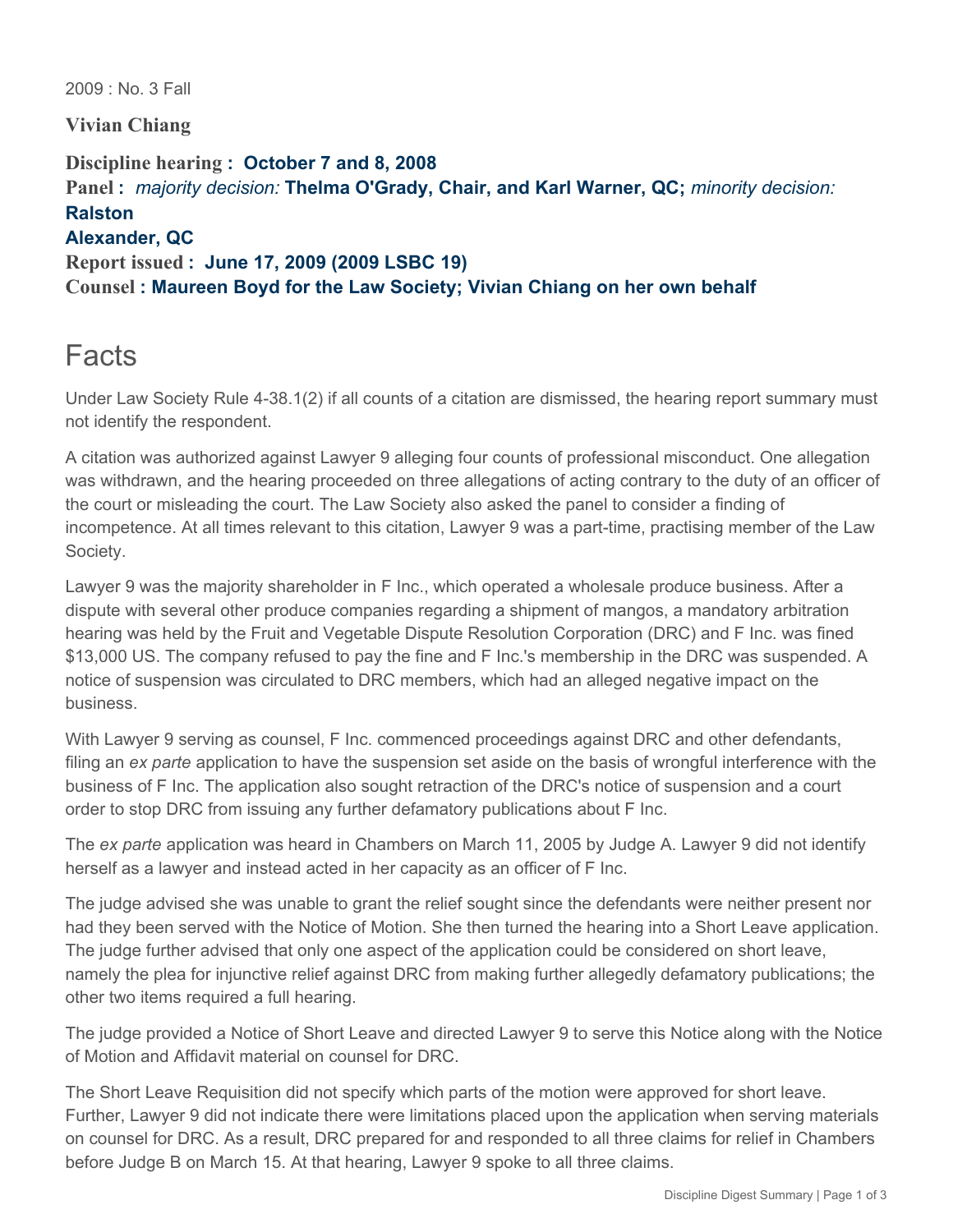On March 16, Judge B dismissed all three applications for relief. Lawyer 9 filed a Notice for Leave to Appeal on April 25, shortly after which DRC and another party filed a Notice seeking dismissal of F Inc.'s action in its entirety.

The dismissal motion was scheduled to be heard on June 23, 2005. On June 16, Lawyer 9 appeared in Chambers before Judge C without notice to any party and made an application for adjournment or, in the alternative, short leave on a motion to adjourn the hearing. Short leave was granted and the adjournment application was heard on June 17. At that time Lawyer 9 advised that, while one of the opposing parties was agreeable to adjournment, the other was not. As a result Judge C adjourned the matter until the next day and in the presence of all counsel, ordered the defendants' application be heard August 8.

The matter ultimately came before Judge D on August 8 and after a hearing the action was dismissed.

# Verdict

Majority (Thelma O'Grady, Chair, and Karl Warner, QC)

The majority was guided in its deliberations by *F.H.* v. *McDougall,* 2008 SCC 53. Although not a discipline case, this judgment affirms that the burden rests on the Law Society to prove with evidence that is clear, convincing and cogent the facts necessary to support a finding of professional misconduct or incompetence on a balance of probabilities.

### *Misleading the court*

There was no satisfactory or convincing evidence to suggest Lawyer 9 sought an advantage by failing to inform the court she was a member of the Law Society. Nor was there any evidence she could or did receive an advantage by presenting herself as a lay litigant.

All members of the panel were unable to find authority for the proposition that, when a lawyer appears in court on behalf of a company of which the lawyer is a principal, that the lawyer is obliged to advise the court of the fact that he or she is a lawyer and that failure to do so is a lack of candour on the part of the member. Accordingly, there was no finding of professional misconduct for failing to identify as a member of the Law Society.

Lawyer 9 should have outlined the relief requested and the limitations of the Short Leave Order granted by Judge A at the outset of the Chambers hearing before Judge B, but did not. Instead, she embarked upon a discussion of the underpinning facts of the case.

The facts were relevant as background for injunctive relief and were therefore properly before the court. However, the majority found that the respondent erred by failing to state outright the limitation of the short leave order. This should have been done at the outset of the hearing.

However, the majority could find no instance in the transcript when the respondent did not respond other than truthfully when asked a question by the court.

When making the application for adjournment, Lawyer 9 was not as clear as she should have been with respect to her acceptance of the conditions upon which DRC's consent would be given for the adjournment. Her lack of clarity can be seen from the transcript, but it does not display an intended desire to mislead. The majority found no professional misconduct.

#### *Incompetence*